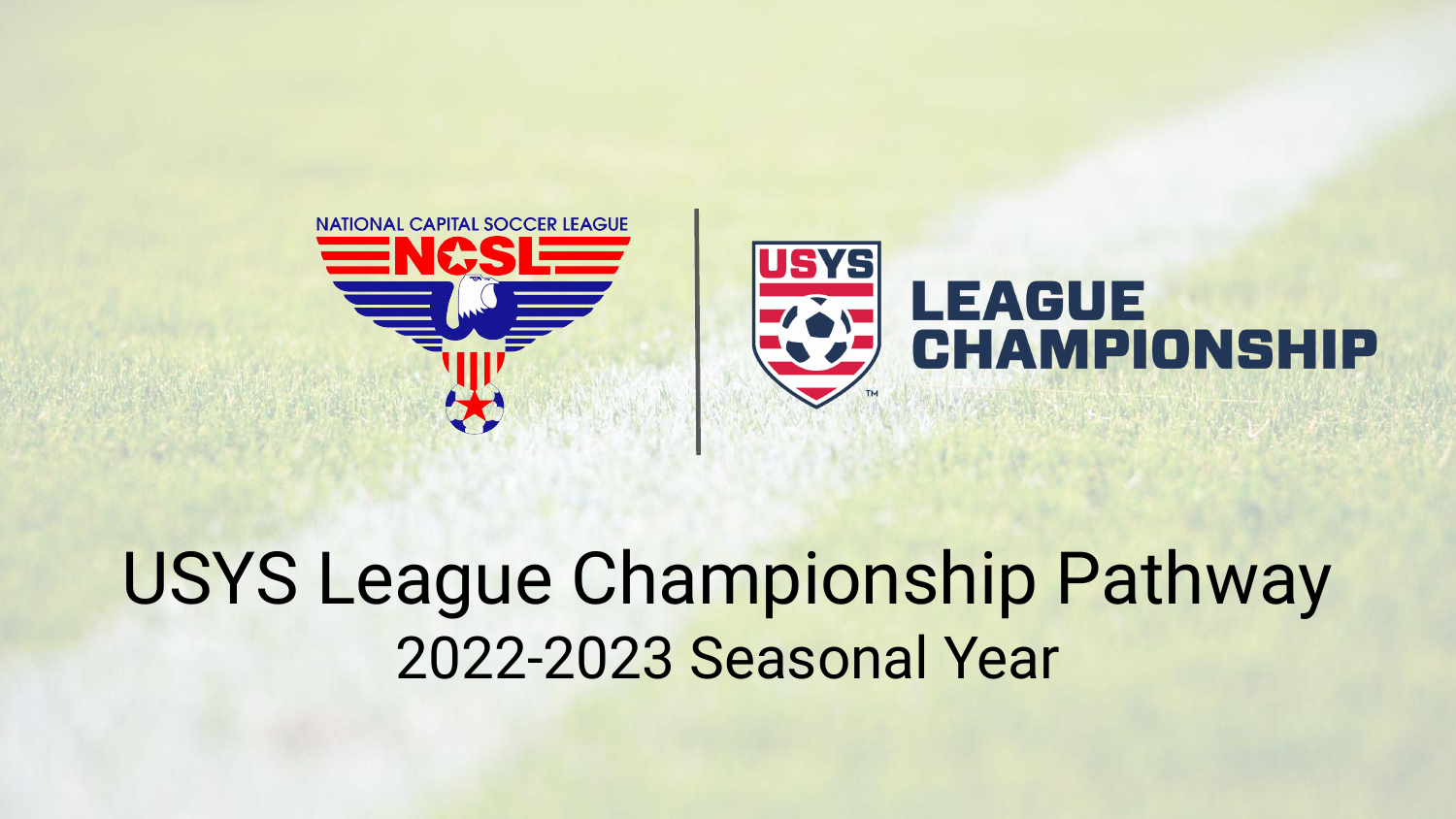# USYS League Championship Overview

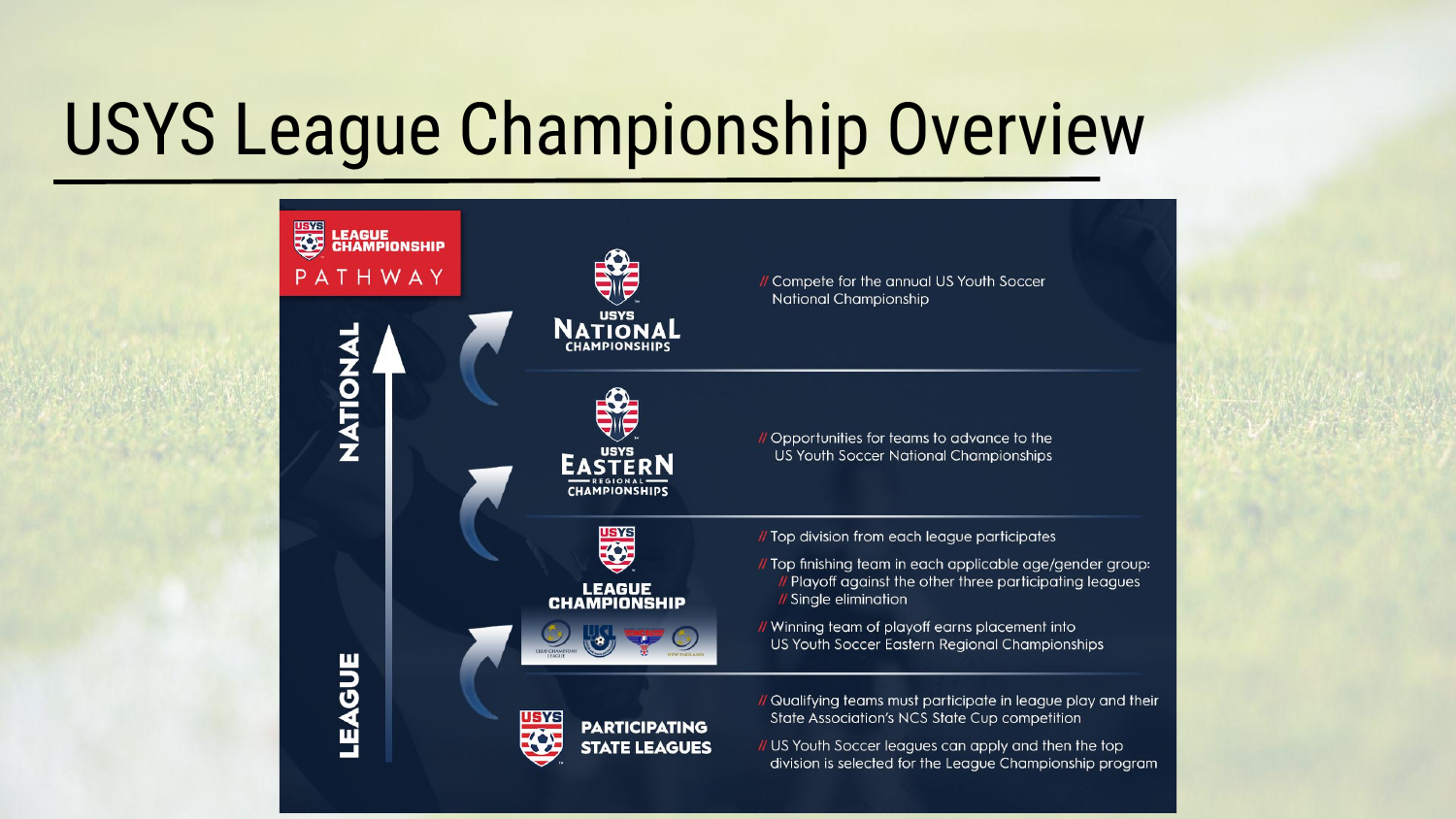# USYS League Championship Benefits

The USYS League Championship platform provides NCSL member clubs and teams with a direct pathway to the USYS Eastern Regional Championships while maintaining the league's commitment to high-quality, competitively-appropriate games with reasonable travel and cost.

| <b>Direct Regional</b><br>Pathway | The USYS League Championship platform provides NCSL teams the opportunity to qualify for regional level play<br>through their local league.                                                                                                                                                                                                                               |
|-----------------------------------|---------------------------------------------------------------------------------------------------------------------------------------------------------------------------------------------------------------------------------------------------------------------------------------------------------------------------------------------------------------------------|
| <b>Lower Cost</b>                 | NCSL continues to offer a quality league experience at a reasonable cost. With the League Championship platform,<br>teams can gain still access to the USYS Eastern Regional Championships while spending thousands less in league fees.                                                                                                                                  |
| <b>Less Travel</b>                | Teams competing at the regional level usually spend hours traveling to and from games. With this new platform, teams<br>can gain access to same regional pathway with less overall travel.                                                                                                                                                                                |
| <b>More Choice</b>                | High-school aged teams struggle with balancing high school soccer with a competitive club schedule. We help alleviate this<br>pressure by allowing U16-19 teams choose a limited or full game schedule. We build a custom schedule that both satisfies their<br>desire to earn at spot at the regional level while also helping teams manage their overall player output. |
| <b>More Flexibility</b>           | For U16-19 teams, we give Super Group teams early access to schedule games through our online platform that best<br>fits their team needs.                                                                                                                                                                                                                                |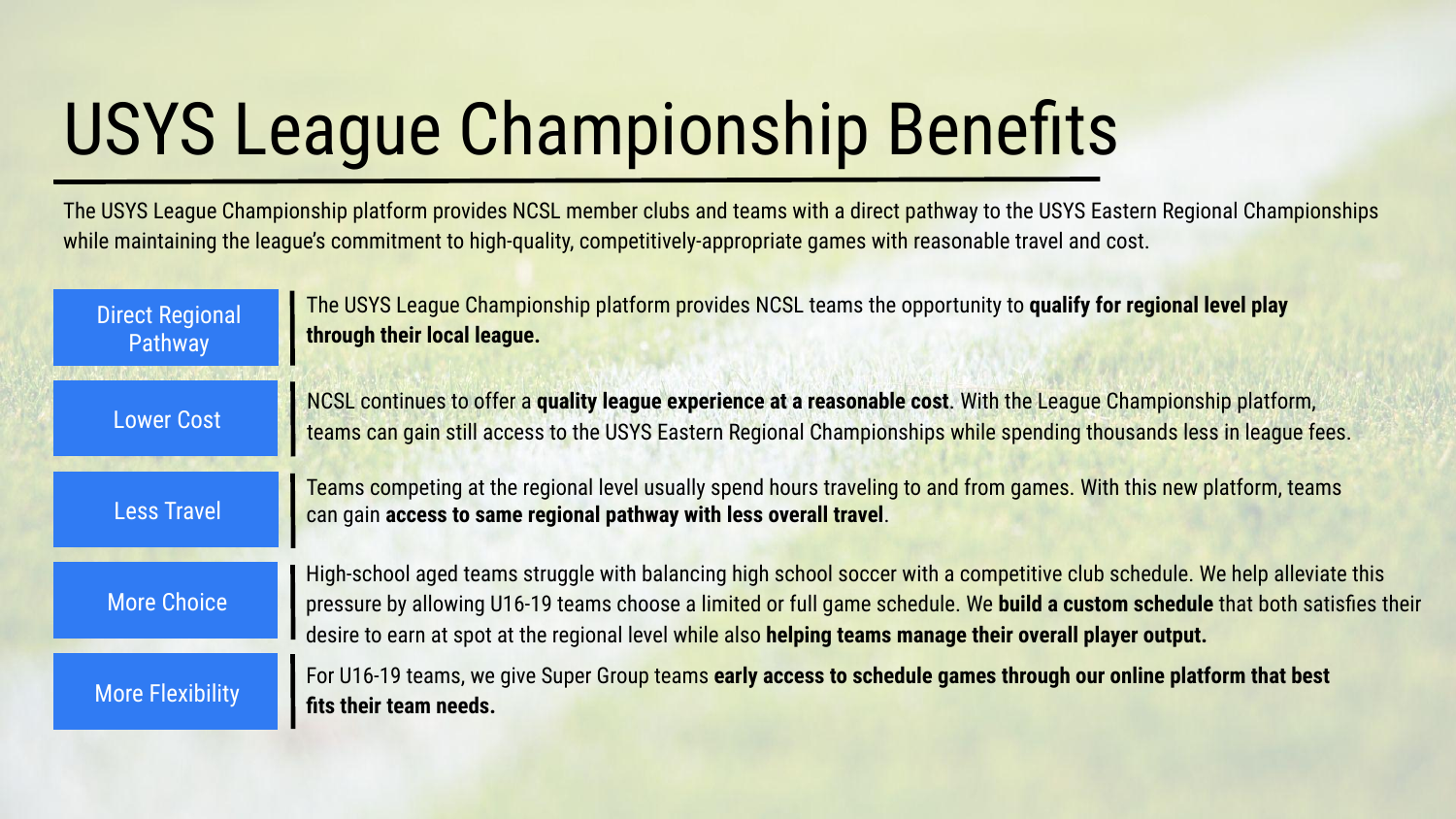# USYS League Championship (LC) Pathway

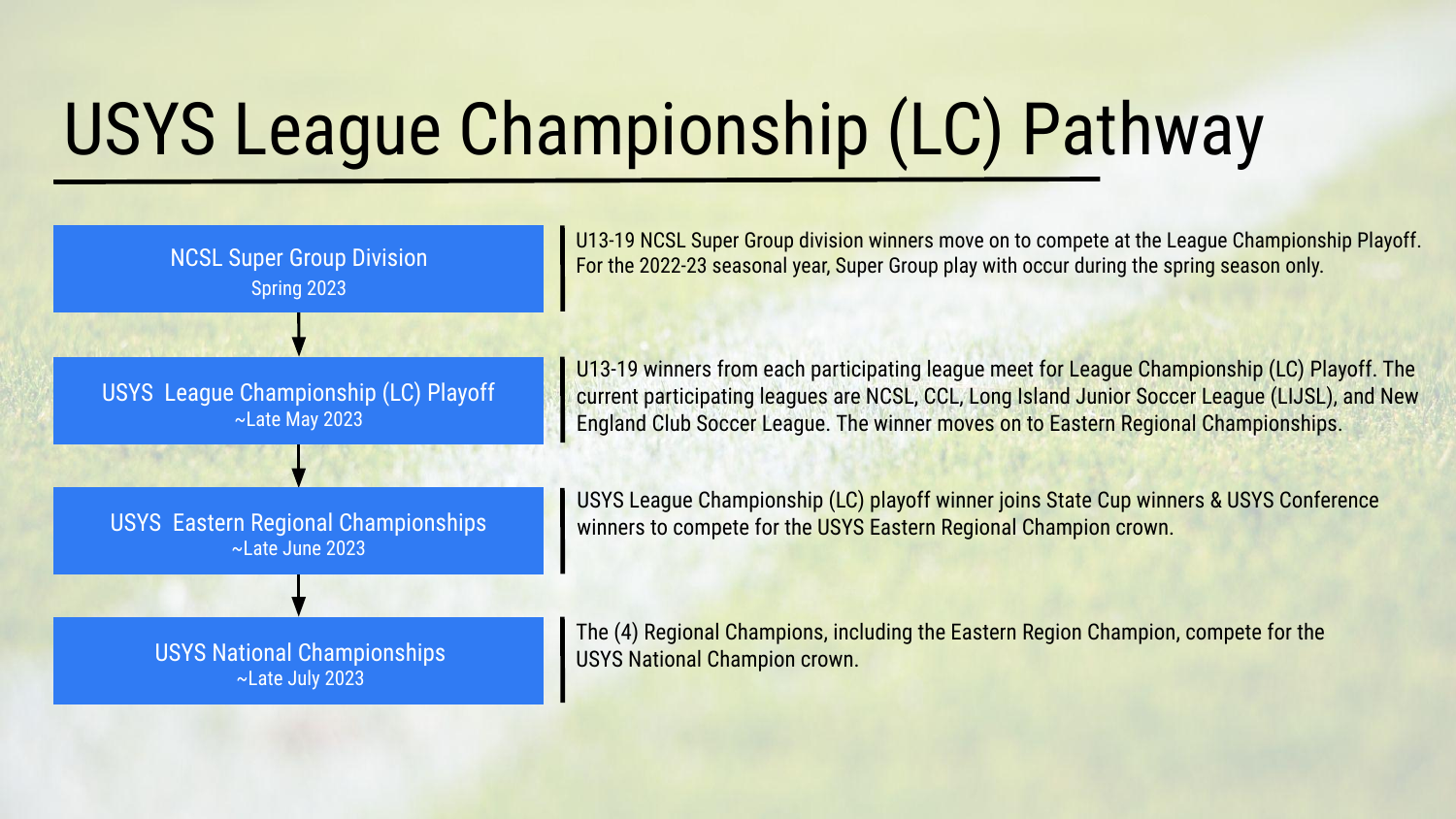# Super Group Application Timeline

#### Fall 2022

#### Winter 2022-2023

The top (3) finishers Division 1 qualify for the Spring 2022 Super Group if they apply. To be considered, a team must play in their state's USYS State Cup. See FAQ section for more details.

Teams submit applications for Spring 2023 Super Group by January BOD meeting. Any team within an NCSL member club may apply, regardless of league.

The NCSL Executive Committee will review applications and notify teams of their Super Group status by late January/early February.

### Spring 2023

Accepted Super Group teams compete to determine Spring 2023 Super Group winner. See FAQ section for more details.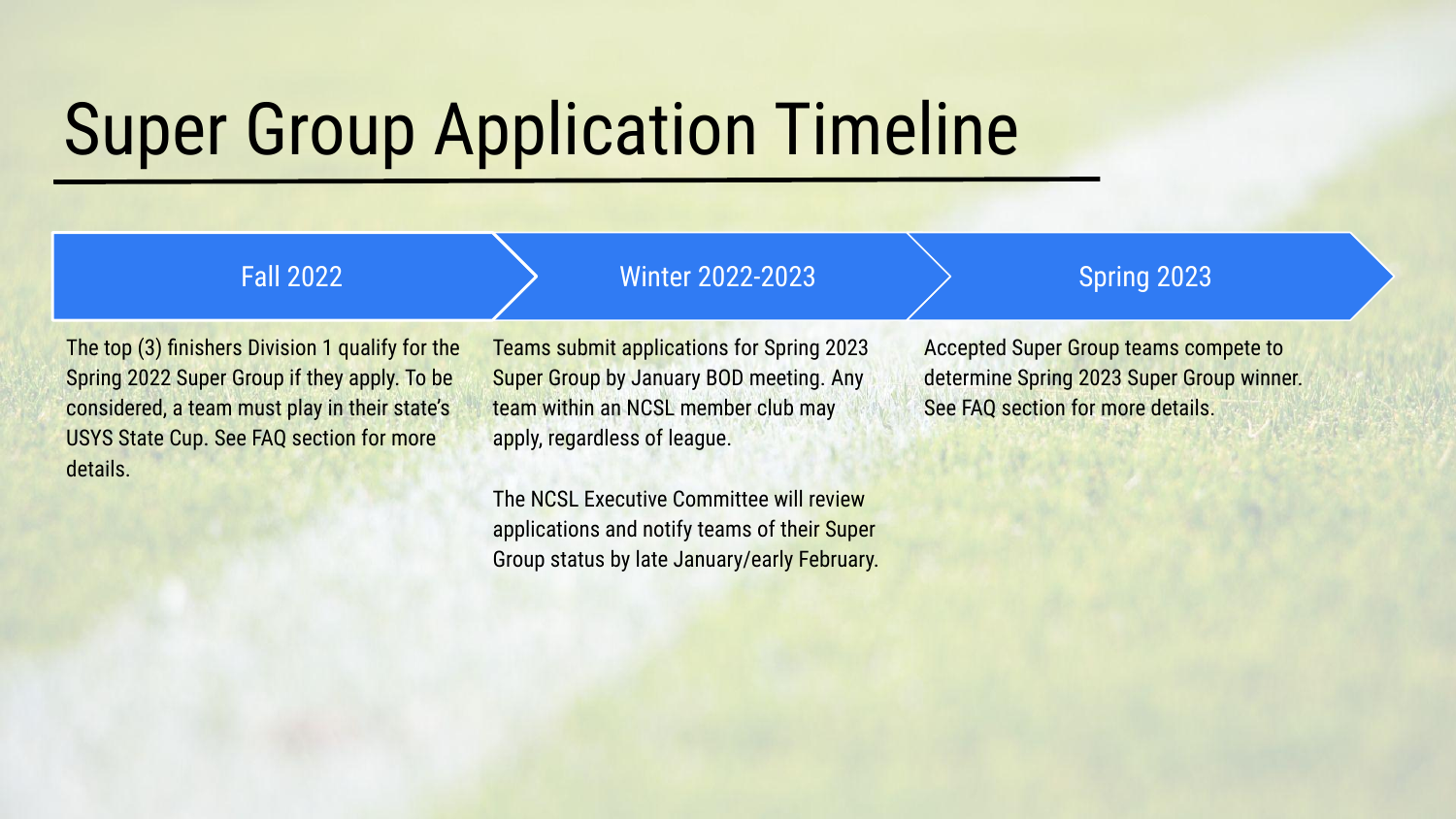## Super Group Structure

Winner Advances to League Championship Playoff

## Spring 2023 Super Group

## Automatic Qualifiers\* At-Large Bids\*

Fall 2022 Division 1

Top 3 Finishers

Applications accepted for any team within NCSL club, regardless of league (NCSL, GA, ECNL, EDP, CCL, etc.)

\*If teams apply and must participate in USYS State Cup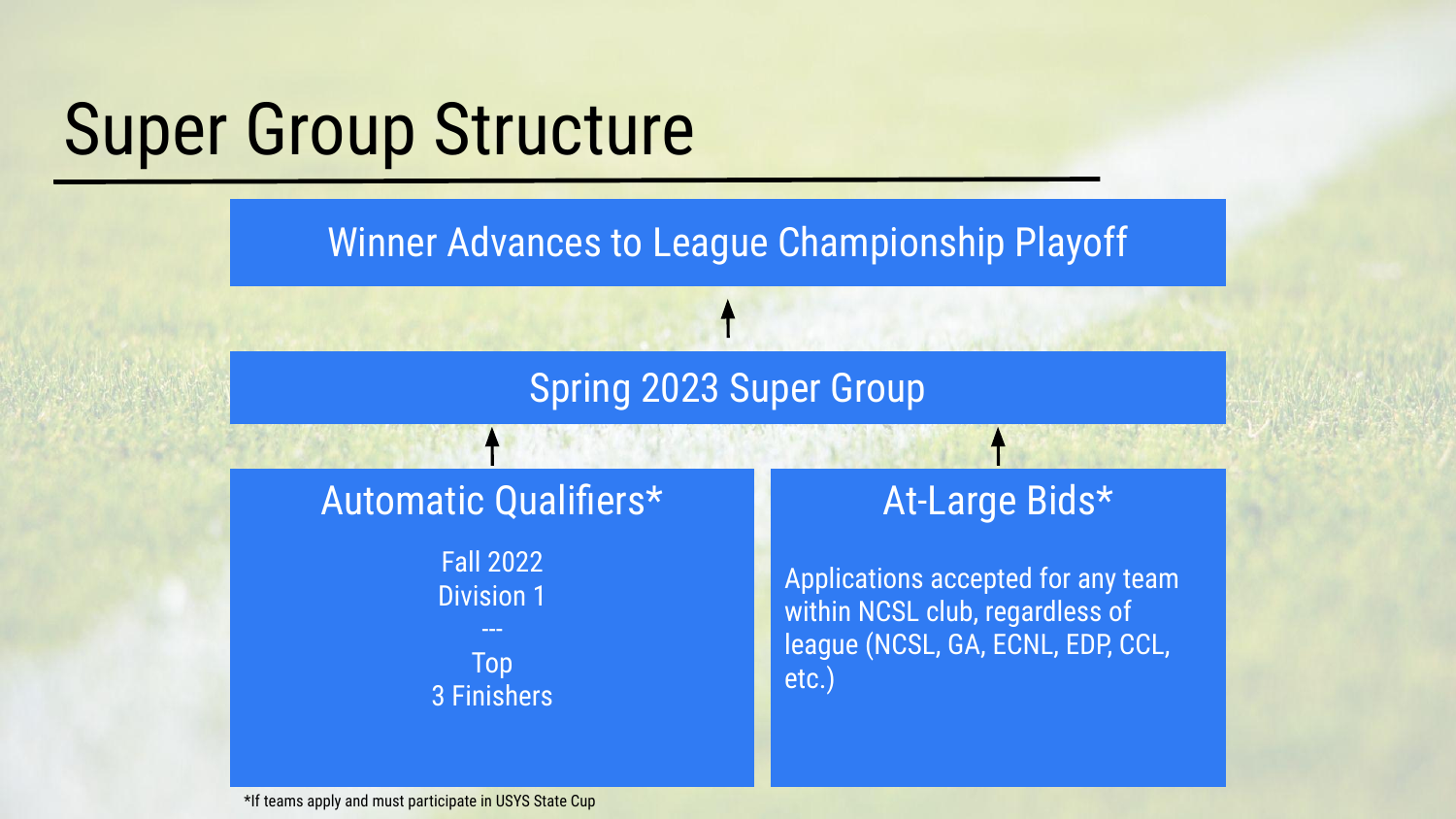# Super Group Implementation

We will allow teams to choose between a limited schedule (up to 4 games) or a full schedule (6+ games). The league will create either a "division" or "conference" Super Group structure based on division make-up and team feedback.



 from Division 1. A division will consist of The Super Group "Division" is separate up to 10 teams, depending on age group. If Super Group does not provide a "full" schedule, the league will schedule quality crossover games with teams within the NCSL division structure and/or Elite Soccer Series (ESS) teams.



Division 1

Division 2

#### **"Conferences" Structure**

The Super Group "Conferences" are separate from Division 1. Each conference will consist of a small set of teams. If Super Group does not provide a "full" schedule, the league will schedule crossover games with younger/older Super Group teams and/or Elite Soccer Series (ESS) teams for interested teams.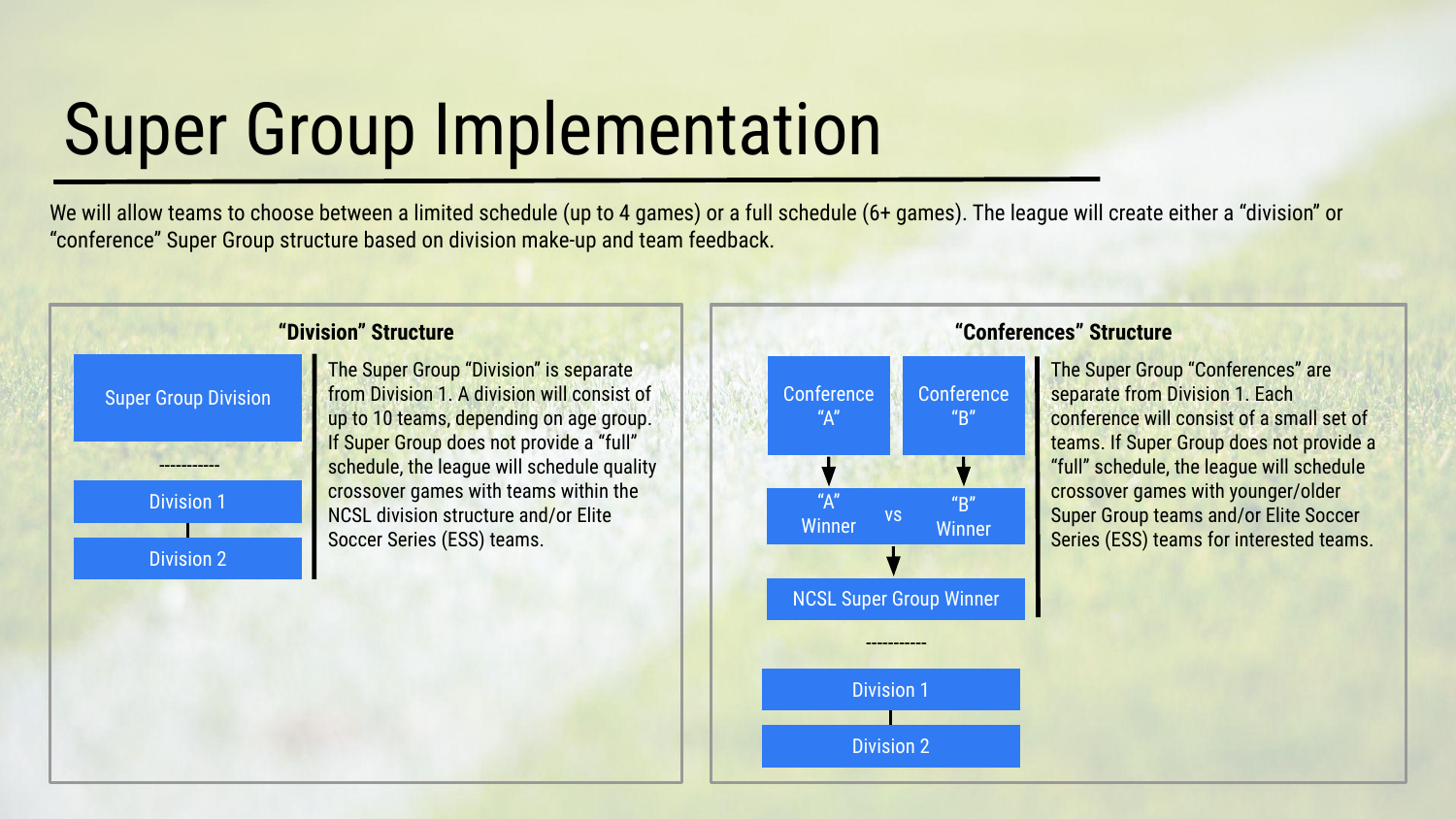## FAQs

**●** Q | What is the Super Group cost?

A | For teams that would like a full schedule of 6+ games, it is the **[regular league fee](http://ncsl-soccer.com/league-fees)** + \$150 Super Group fee. For teams that want to play a limited league schedule of 3-4 games, the fee is \$600 + \$150 Super Group fee.

● Q | What does the \$150 Super Group fee cover?

A | This fee covers the league's basic expense to participate in the League Championship pathway. It also covers the Super Group winner's entry fee to the League Championship playoff and USYS Easter Regional Championships (if they advance).

- **●** Q | How do you choose Super Group teams?
	- A | Teams are selected based on their league and tournament results.
- **●** Q | Does a team need to play USYS State Cup to be considered? A | Yes, a team must play in the current year state-sanctioned USYS State Cup to be considered.
- **●** Q | Can any team apply to the Super Group? A | Any team within an NCSL member club can apply regardless of league.
- **●** Q | What if my team is not accepted into the Super Group?

A | Teams not accepted are strongly encouraged to still play in the league divisional format.